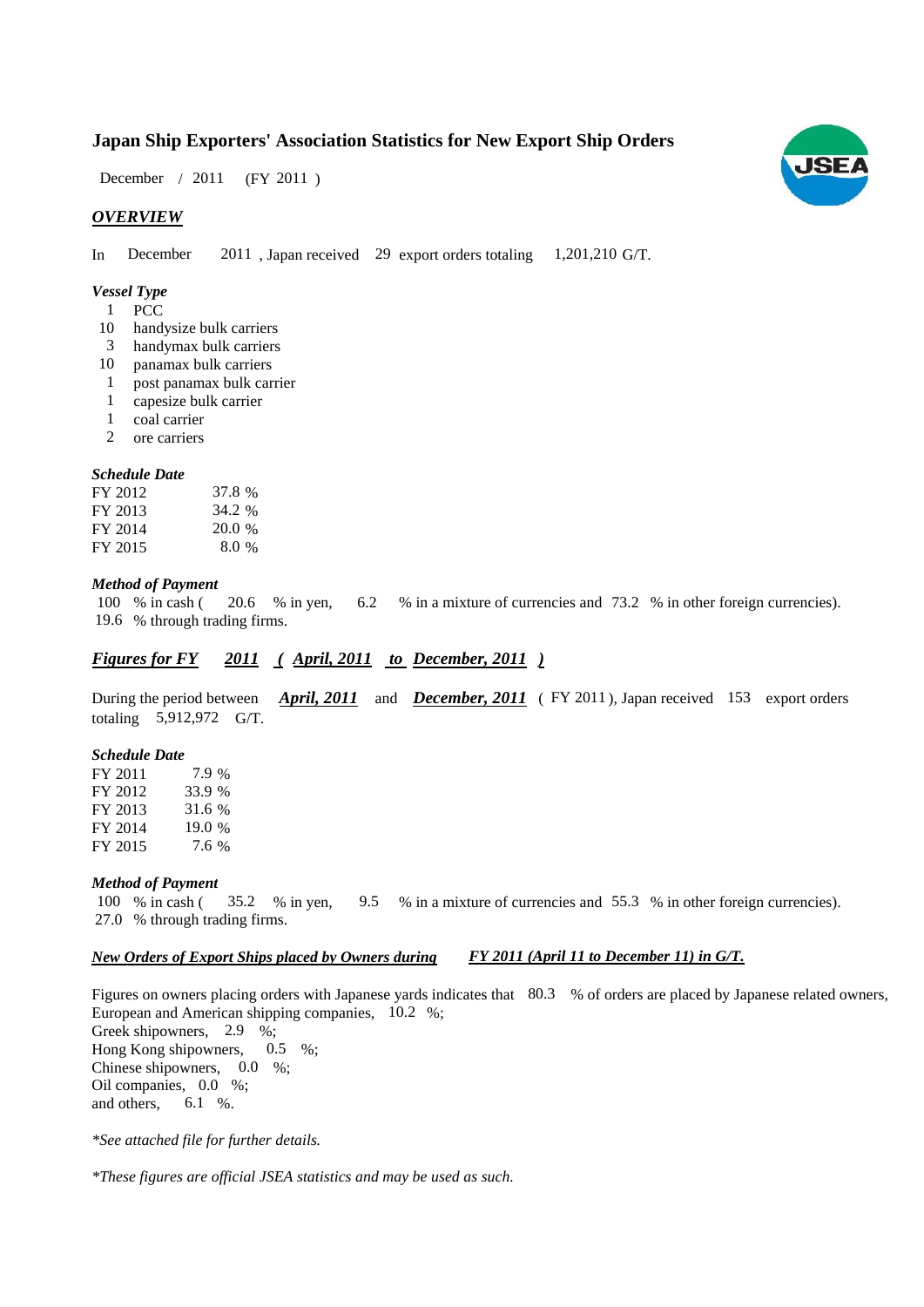# Based on Fiscal Year

No. G/T No. G/T No. G/T No. G/T No. G/T No. G/T No. G/T No. G/T $G/T$ General Cargos ( 8 329,500 4 240,572 0 0 1 72,000 3 180,350 1 59,500 9 552,422 9 552,422 Bulk Carriers 1 282 10,773,060 71 2,544,930 9 243,900 20 782,570 11 343,140 28 1,141,710 139 5,056,250 199 7,624,900 Tankers 12 1,319,040 0 0 0 0 0 0 1 2,100 0 0 1 2,100 6 485,240 Combined Carriers 0 0 0 0 0 0 0 0 0 0 0 0 0 0 0 0Others 0 0 2 54,000 0 0 0 0 2 248,200 0 0 4 302,200 4 302,200 Total 302 12,421,600 77 2,839,502 9 243,900 21 854,570 17 773,790 29 1,201,210 153 5,912,972 218 8,964,762 FY 2009 / FY 2008 (%) \* 195.9 148.4 22.9 126.5 147.4 97.2 63.1 13.1 In CGT | | 5,547,270| | 1,396,394| | 131,354| | 398,120| | 530,280| | 542,631| | 2,998,779|| | 4,292,509 September 2011 October 2011 Description Apr 10 to Mar 11 Apr 11 to Aug 11 November 2011 December 2011 Apr 11 to Dec 11 Jan 11 to Dec11

*Figures for shipbuilding orders of 500 G/T and over for export as steel vessels placed with JSEA members are covered.*

\*FY 2010/FY2009

\*\*Calendar Year 2011

JSEA (January 2012)

# New Export Orders Placed in December 2011 (FY 2011)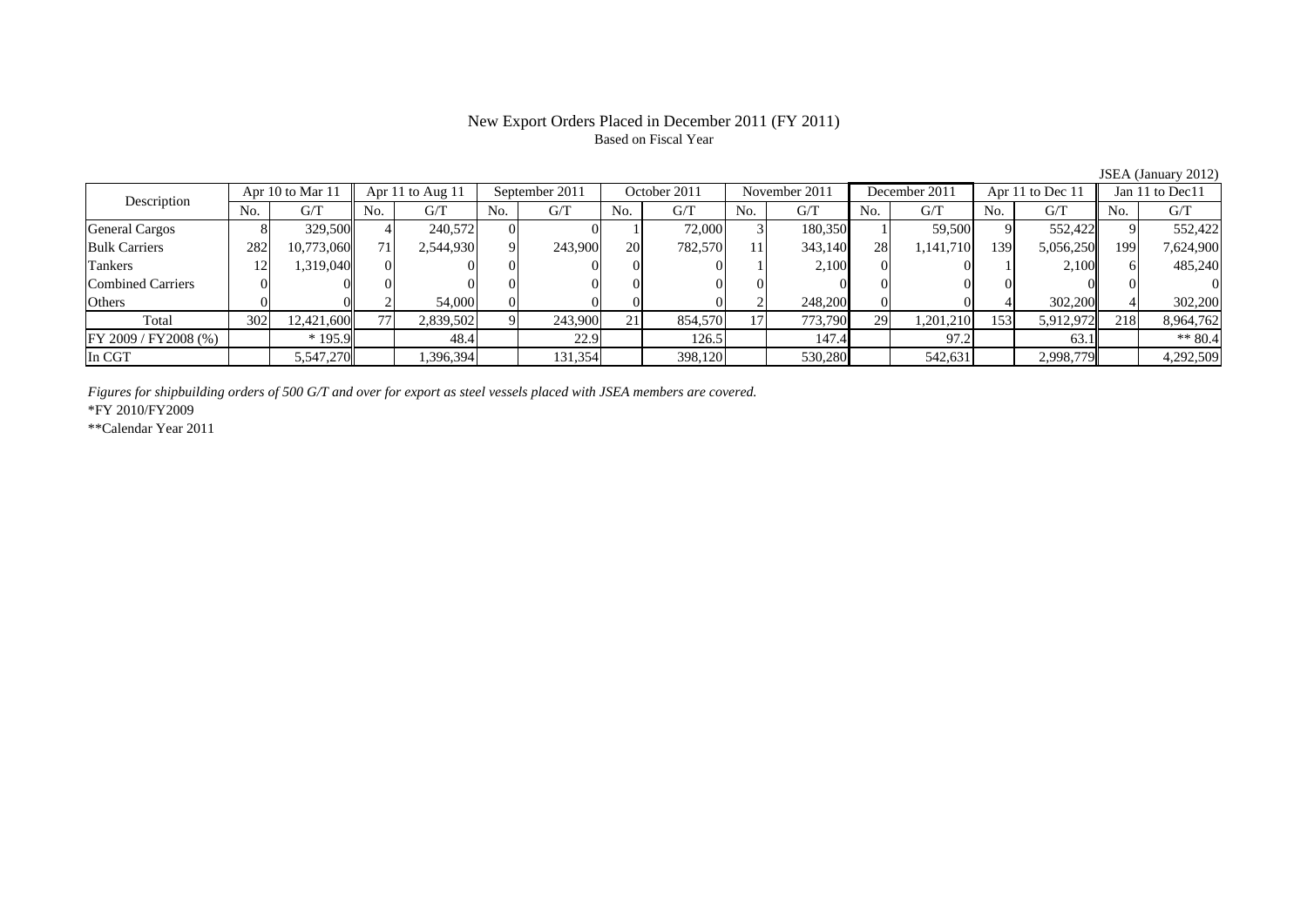#### Export Ships Delivered in December 2011 (FY 2011) Based on Fiscal Year

|                          |     |                  |     |                  |                 |                |           |              |                 |               |     |               |     |                  |            | $5.5211$ $1.0411441$ , $2.012$ |
|--------------------------|-----|------------------|-----|------------------|-----------------|----------------|-----------|--------------|-----------------|---------------|-----|---------------|-----|------------------|------------|--------------------------------|
|                          |     | Apr 10 to Mar 11 |     | Apr 11 to Aug 11 |                 | September 2011 |           | October 2011 |                 | November 2011 |     | December 2011 |     | Apr 11 to Dec 11 |            | Jan 11 to Dec 11               |
| Description              | No. | G/T              | No. | G/T              | No.             | G/T            | No.       | G/T          | No.             | G/T           | No. | G/T           | No. | G/T              | No.        | G/T                            |
| <b>General Cargos</b>    | 27  | 1,648,534        |     | 540,208          |                 | 148.494        |           | $\Omega$     |                 | 87,192        |     |               | 16  | 775,894          | 22         | 1,226,535                      |
| <b>Bulk Carriers</b>     | 254 | 1,398,272        | 105 | 4,347,181        | 27              | 1,220,148      | 20        | 689,104      | 19 <sup>1</sup> | 833,567       | 16  | 524,975       | 187 | 7,614,975        | <b>270</b> | 11,417,238                     |
| Tankers                  | 75  | 4,100,842        | 251 | 1,366,972        |                 | 369,784        |           | 260,159      |                 | 559,562       |     | 374,269       | 45  | 2,930,746        | 62         | 3,787,608                      |
| <b>Combined Carriers</b> |     |                  |     |                  |                 |                |           |              |                 |               |     |               |     |                  |            |                                |
| Others                   |     | 13.616           |     |                  |                 |                |           |              |                 |               |     |               |     |                  |            | 13,616                         |
| Total                    | 358 | 17,161,264       | 141 | 6,254,361        | 36 <sub>1</sub> | 1,738,426      | <b>24</b> | 949,263      | 28              | 1,480,321     | 19  | 899,244       | 248 | 11,321,615       | 356        | 16,444,997                     |
| FY 2009 / FY 2008 (%)    |     | $*103.6$         |     | 95.7             |                 | 99.0           |           | 63.7         |                 | 139.4         |     | 75.5          |     | 94.0             |            | ** 93.5                        |
| In CGT                   |     | 7,670,227        |     | 2,832,723        |                 | 745,690        |           | 433,817      |                 | 634,538       |     | 368,858       |     | 5,015,626        |            | 7,242,967                      |

*Deliveries of new shipbuilding orders of 500 G/T and over for export as steel vessels placed with JSEA members are covered.*

\*FY 2010/FY2009

\*\*Calendar Year 2011

JSEA (January 2012)